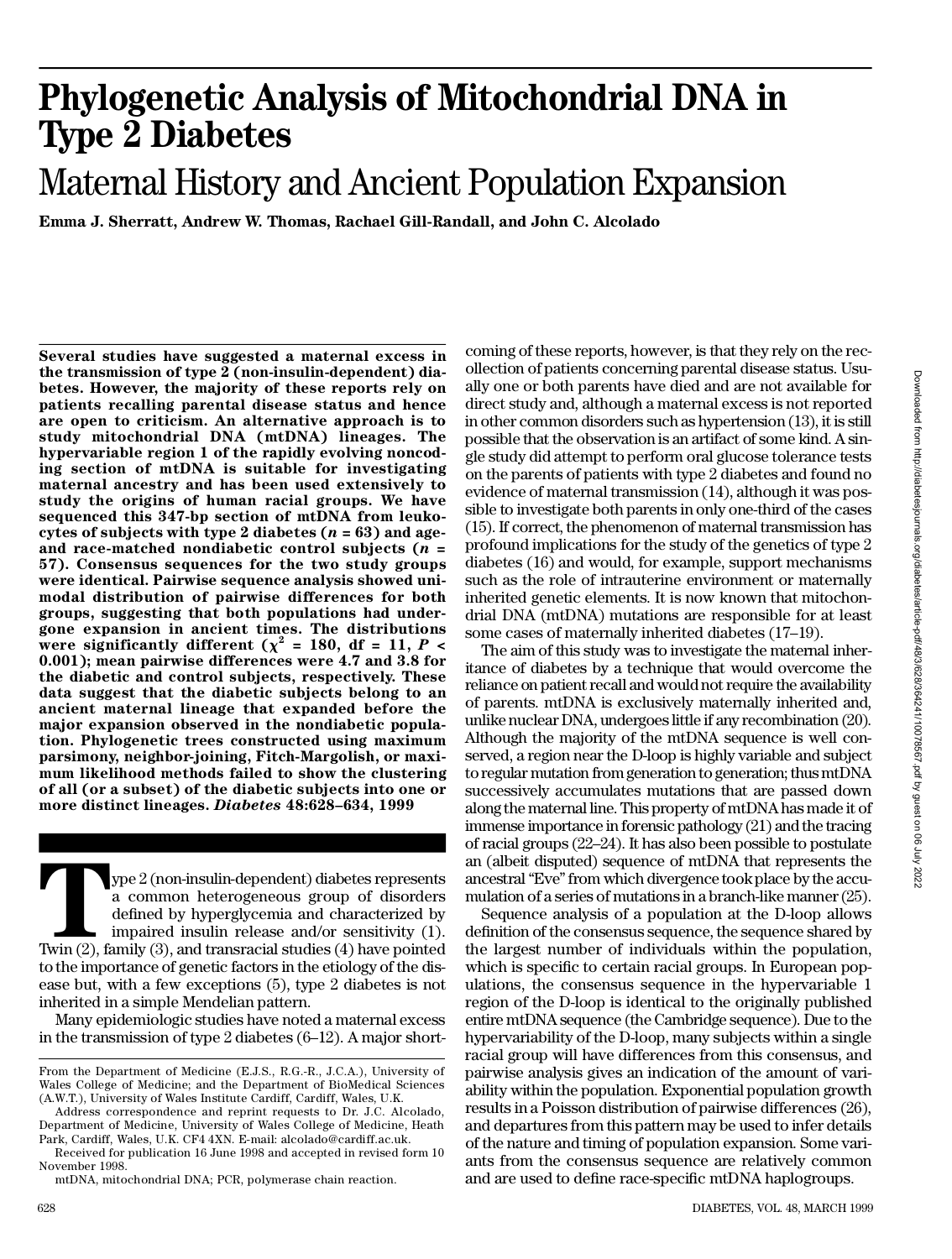The thrifty genotype hypothesis of type 2 diabetes suggests that current susceptibility to the disease is programmed by the presence of gene variants that in ancient times provided a survival advantage (27). It is thought that certain genetic polymorphisms were beneficial in the hunter-gatherer environment and became established in the population only to predispose individuals to type 2 diabetes in the modern era of high caloric intake. Despite this widely invoked mechanism, there is currently little firm evidence to support the hypothesis or the differential expansion of an ancestral diabetesprone population (28). Analysis of hypervariable mtDNA sequences in patients with type 2 diabetes will provide important information on two counts. First, if the disease is maternally inherited, we might expect that, as a group, affected individuals might be more closely maternally related than the general nondiabetic population. This hypothesis can be tested by examining consensus sequences and parsimony trees. Second, evidence to support the thrifty genotype hypothesis would arise from significant departures of pairwise difference plots between subjects with and without diabetes.

In this study, we sequenced the 347-bp hypervariable region 1 within the D-loop of mtDNA in 63 subjects with type 2 diabetes and 57 race-matched control subjects. The resultant data were analyzed by consensus sequence generation, pairwise difference, and phylogenetic analysis.

#### **RESEARCH DESIGN AND METHODS**

Patient selection. Clinical data of patients attending diabetes outpatient clinics at the University Hospital of Wales, Cardiff, are routinely entered into a computerized database from which were selected at random all individuals who had a positive family history of the disease. To concentrate our study on subjects in whom maternal transmission might be important, subjects were recruited if they reported an affected mother on subsequent direct inquiry. In accordance with local ethics board approval, 10 ml venous blood was drawn from consenting patients after the purpose of the study had been explained. All subjects  $(n = 63)$ had type 2 diabetes, were European in origin, and had a Welsh maternal grandmother. An age- and race-matched control group ( $n = 57$ , mean age 68 years [range 40–83], all with Welsh grandmothers) was recruited from patients attending nondiabetes clinics at the University Hospital of Wales who had no personal or family history of diabetes.

**Amplification and sequencing of mtDNA.** mtDNA was extracted from EDTA blood samples using a Nucleon DNA extraction kit (Scotlab, Glasgow, Scotland, U.K.). A 501-bp section of the mitochondrial control region was amplified using a forward primer spanning nucleotides 15,971–15,990 and a reverse primer spanning nucleotides  $16,471-16,452$ . Reactions were carried out in final volumes of 25 µl, which contained 400 ng DNA, 200 µmol/l of each dNTP, 50 ng of each primer, 10 mmol/l Tris-HCl (pH 9.0), 50 mmol/l KCl, 0.1% Triton-X100, 1.5 mmol/l MgCl<sub>2</sub>, and 0.625 U *Taq* polymerase. A total of 31 cycles—45 s at  $94^{\circ}$ C for denaturation, 1 min at 50°C for annealing, and 3 min at 72°C for elongation were performed, followed by an extension step of 72°C for 10 min, using an Omnigene thermocycler (Hybaid, Teddington, U.K.). The quality of the polymerase chain reaction (PCR) was determined by electrophoresis of 5 µl of the reaction mixture on gels containing 2% UltraPure agarose (Life Technologies, Paisley, U.K.) in TBE buffer. PCR products were purified using Wizard PCR Prep kit (Promega, Southampton, U.K.). The mtDNA hypervariable region 1 sequence (16,042–16,388 nt) was determined using 30 ng DNA in an Applied Biosystems *Taq* DyeDeoxy Terminator cycle sequencing reaction (Perkin-Elmer/Applied Biosystems Division [PE/ABI], Warrington, U.K.), containing either the forward or reverse primer described. Electrophoresis and sequence analyses were performed with a Model 373A Automated DNA Sequencing System (PE/ABI).

**Analysis of data.** Hypervariable region 1 sequences were aligned, and pairwise sequence comparisons were made using the PILEUP and DISTANCES functions of the Genetics Computer Group sequence analysis package. In essence, this involves comparing the sequence from each member of the diabetic or control group with all other members of the same group. Pairwise differences for each group were then plotted graphically (frequency versus number of differences). Construction of phylogenetic trees was performed using the PHYLIP package. Both software packages are available via the HGMP Resource Centre worldwide web site. Maximum parsimony and neighbor-joining analyses were performed

using DNAPARS or NEIGHBOR with SEQBOOT and CONSENSE to obtain bootstrapped data, and Fitch-Margolish analysis was achieved using FITCH. Maximum likelihood analysis (DNAML) was performed on only a subset of sequences from both study groups, due to processor time constraints. Transition/transversion ratios were estimated by quartet puzzling (29), based on the evolutionary model of Hasegawa et al. (30). Phylogenetic trees were rooted by a theoretical African ancestor (25).

### **RESULTS**

The 120 individuals yielded 81 different sequences for the hypervariable region 1 (Fig. 1). Of these, 44 sequences were exclusive to diabetic subjects, 31 were exclusive to control subjects, and 6 were detected in both diabetic and control subjects. The most common sequence, present in 11 diabetic and 10 control subjects, was identical to the Cambridge reference sequence (31). This represents the consensus sequence of both groups. The variable positions in the consensus sequences  $\mathcal{L}$ differed between the two groups, however: 26 positions were  $\frac{3}{2}$ variable in diabetic subjects only, 19 variable in control sub- $\frac{5}{8}$ jects only, and 31 variable in both study groups.

It is possible to classify individuals into some of the previ- $\frac{3}{9}$ ously defined European mtDNA haplogroups (32) by comparing the hypervariable sequence results with those of other  $\geq$ studies in European populations. Analysis of the current  $\frac{3}{2}$ results places a similar proportion of patients and control subjects in mtDNA haplogroups J, K, T, and I. The most common haplogroup (H), however, is defined by the absence of an *AluI* cutting site at nt 7,025 and has no unique sequences in hypervariable region 1. PCR–restriction fragment length polymorphism (RFLP) analysis of our samples (Table 1) also demonstrates that a similar proportion of diabetic subjects and control subjects fall into haplogroup H. These results support the close racial matching of our groups.

The frequency distributions of sequence differences between all possible pairs of individuals within each population were examined. Both diabetic and control groups exhibited a unimodal distribution of pairwise differences  $\frac{1}{8}$ (Fig. 2), which suggests that the populations underwent an  $\frac{5}{8}$ expansion in ancient times. Theoretical analyses of pairwise differences indicate that a population that underwent a con- $\frac{a}{4}$ tinuous exponential expansion would result in a distribution  $\frac{8}{9}$ of pairwise differences which would conform to a Poisson distribution (26). However, distributions for both diabetic and control groups differed significantly from Poisson (diabetic  $\frac{8}{3}$ subjects  $\chi^2$  = 126.61, *P* < 0.00001; control subjects:  $\chi^2$  = 49.48,  $P < 0.00001$ ), showing that neither group came from a population that expanded uniformly with time. Comparison of the two distributions showed that they differed significantly from each other ( $\chi^2$  = 180, df = 11, *P* < 0.0001). The statistical significance was unaffected by removing the diabetic subjects with 11, 12, and 14 pairwise differences (that is, the right-tail outliers) from the calculations. The peak for the control population is further to the left than that for the diabetic population: mean pairwise differences were 3.8 and 4.7 for control and diabetic subjects, respectively. Downloaded from http://diabetesjournals.org/diabetes/article-pdf/48/3/628/364241/10078567.pdf by guest on 06 July 2022

Phylogenetic trees were constructed from the sequence data by maximum parsimony (Fig. 3), neighbor-joining, Fitch-Margolish, and, on a subset of the data, maximum likelihood methods (data not shown). In all analyses, the diabetic and control subjects were distributed equally between all the branches of the trees, rather than the diabetic subjects (or a subset of diabetic subjects) clustering into one or more distinct lineages.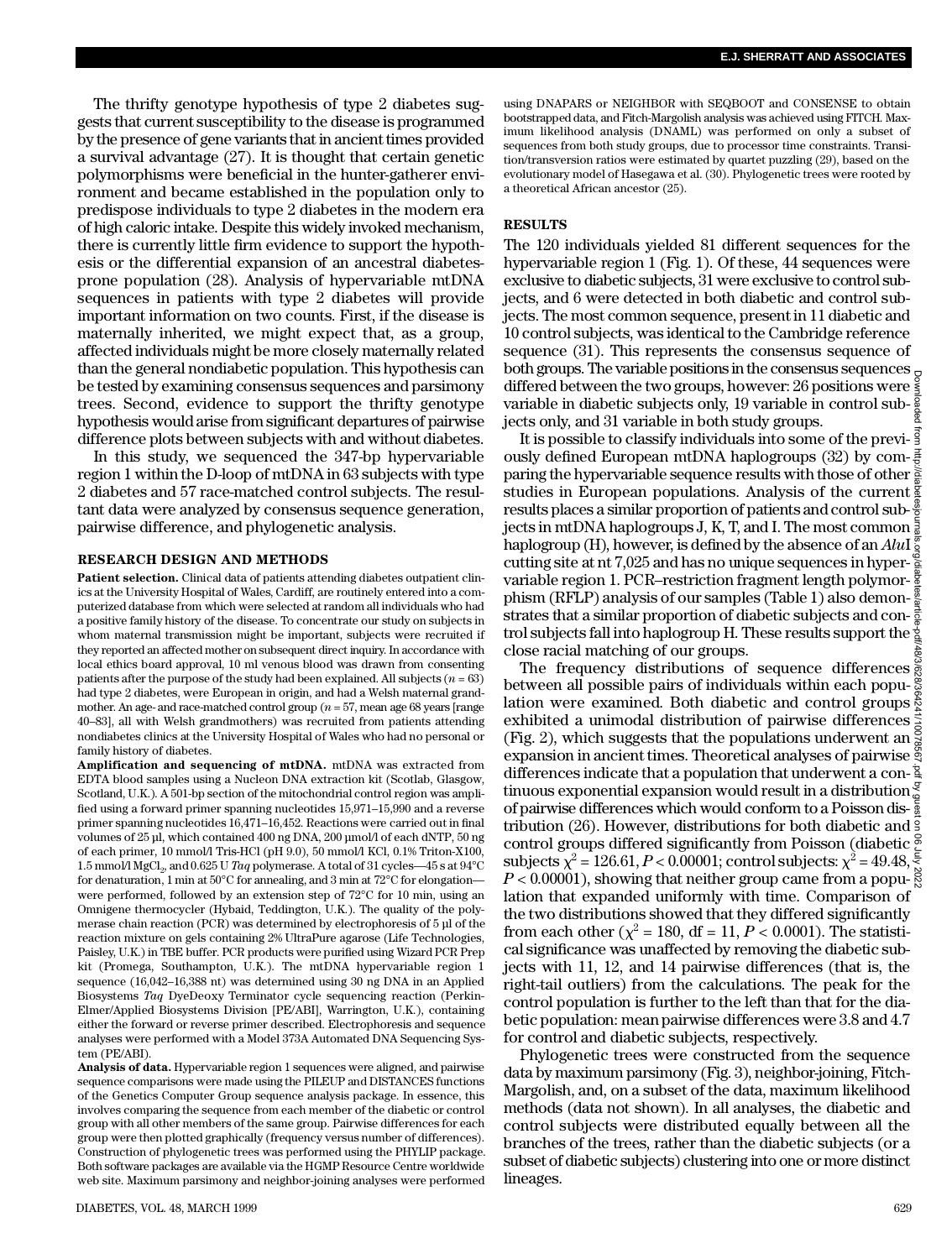

Downloaded from http://diabetesjournals.org/diabetes/article-pdf/48/3/628/364241/10078567.pdf by guest on 06 July 2022

Downloaded from http://diabetesjournals.org/diabetes/article-pdf/48/3/628/364241/10078567.pdf by guest on 06 July 2022

**FIG. 1. Polymorphic sites in the hypervariable region 1 of the mitochondrial control sequence, shown as differences from the Cambridge (consensus) sequence (32). Nomenclature is in accordance with this sequence; dots (.) indicate homology with the reference sequence and variations are indicated by the base change and the number of diabetic and control samples found to harbor the polymorphism.**

# **DISCUSSION**

The results of this study confirm the highly polymorphic nature of the hypervariable region of mtDNA in the Welsh population. As expected, the most common sequence in both patients with diabetes and control subjects was identical to the

Cambridge reference sequence. Fifty-two patients with diabetes and 47 control subjects had sequences that varied at one or more positions from this reference sequence, but because the consensus sequences for both groups were identical, it is unlikely that a single mtDNA variant in the hypervariable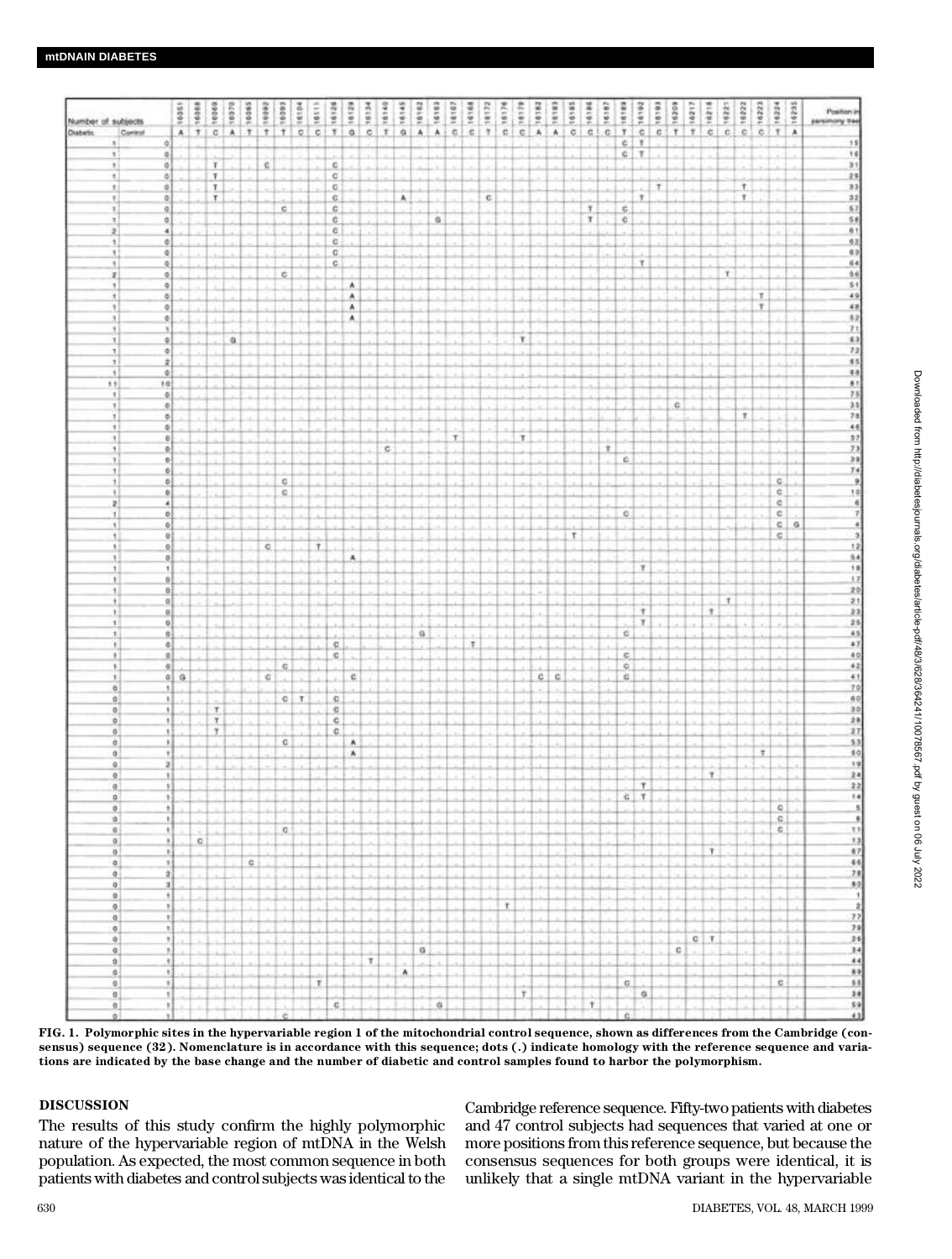

# **FIG. 1 continued.**

region is associated with development of the disease. Although the variable positions in the consensus sequences were different in the two groups, there is no evidence that variation at one particular site is statistically more common in patients with diabetes.

Pairwise differences did not conform to a Poisson distribution in either the diabetic or control subjects. This implies

that the ancestral populations did not expand uniformly with time. Such a phenomenon has been reported in other control racial groups and implies that the environmental and biological factors involved in establishing population fertility and survival have varied throughout history.

The key observation is that the group of patients with diabetes had a wider distribution of pairwise differences com-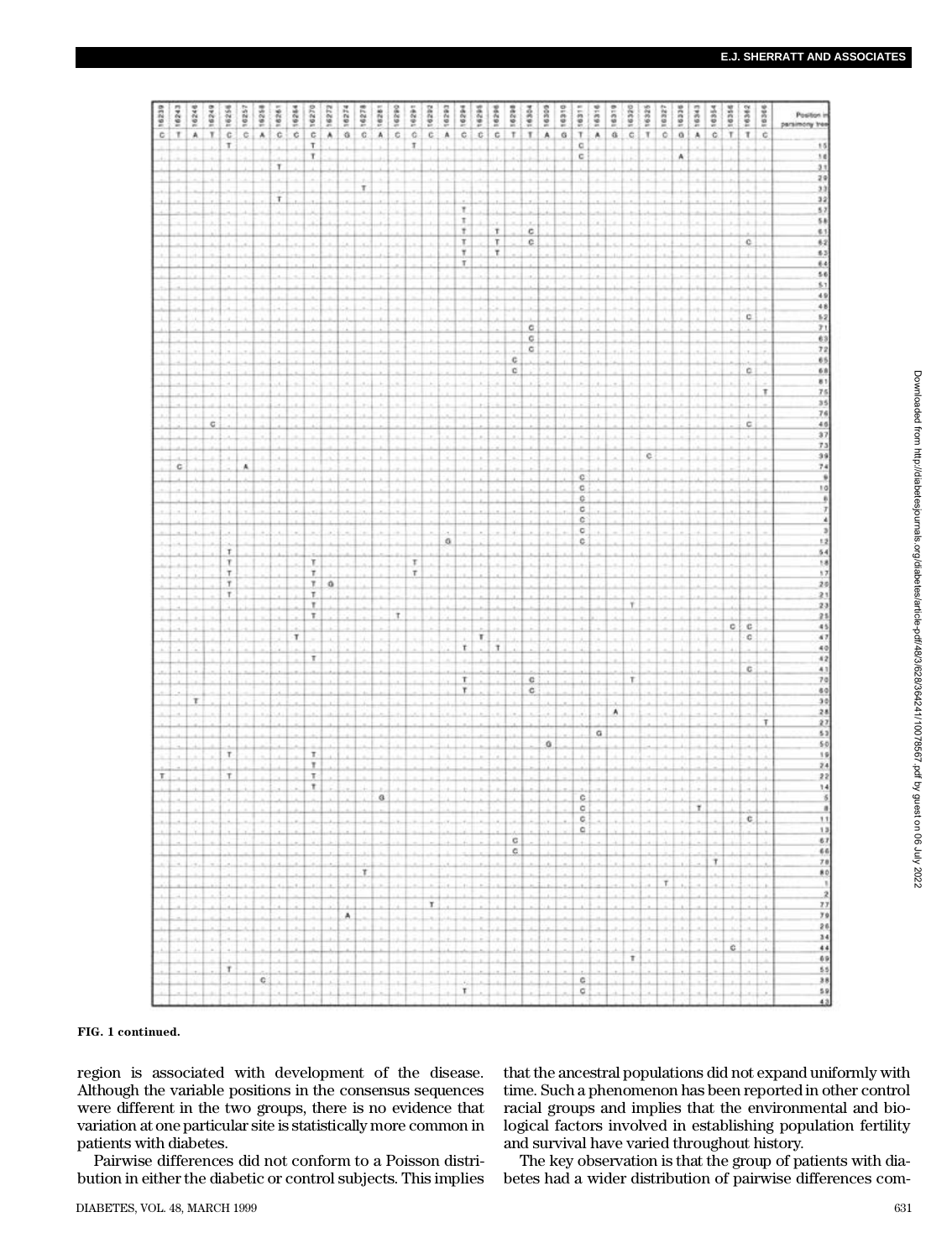TABLE 1 Mitochondrial DNA haplogroup distributions in diabetic patients and control subjects

| Haplogroup | Diabetic patients | Control subjects |
|------------|-------------------|------------------|
| H          | 29 (47)           | 26 (46)          |
| U          | 18(29)            | 14(25)           |
| Κ          | 5(8)              | 4(7)             |
| т          | 4(6)              | 4(7)             |
| J          | 4(6)              | 3(5)             |
|            | 1(2)              | 1(2)             |
|            | 2(3)              | (2)              |

Data are *n* (%). Michochondrial DNA haplogroup distributions in diabetic patients and control subjects. Haplogroup letter designations correspond to the caucasoid haplogroups described by Torroni et al. (32). I, J, K, and T were assigned with reference to the hypervariable region 1 sequence data. H, U, and X were assigned by PCR-RFLP analysis.

pared with the nondiabetic population, as indicated by the large statistically significant difference between the resultant pairwise distributions. The studies of Rogers and Harpending (33) suggest that mean pairwise differences increase in number with increasing antiquity of population expansion, since there is more time to develop and fix polymorphisms within the mitochondrial D-loop. Our data therefore suggest that the diabetic subjects belong to a population that underwent expansion earlier in history than the nondiabetic population. In this scenario, we would hypothesize that in ancestral times, a population had enough advantage to expand rapidly, and the offspring of that population are now predisposed to develop type 2 diabetes. In a later period, there was a more rapid expansion of a group whose descendants are now found within the Welsh nondiabetic community.

Our data, for the first time, provide support for the separate expansion of a population destined to develop diabetes in the modern era. This would support the contentions of the thrifty genotype hypothesis, but we cannot speculate regarding the timing of this population growth on the basis of data from a single racial group. The higher mean pairwise differences in the diabetic population compared with the control subjects

could have other potential explanations, including the presence of a higher mtDNA mutation (or mutation fixation) rate in the diabetic lineages. It should be noted, however, that these mechanisms would have to be functional at the germ cell level for them to be carried from generation to generation.

Phylogenetic trees constructed using a variety of statistical approaches failed to show clustering of patients with diabetes into one or more distinct maternal lineages. This finding implies that the maternal excess reported in epidemiologic studies is not due to the inheritance of type 2 diabetes from a small number of ancestral maternal lineages that have remained constant throughout history. Although this in turn suggests that the previously reported maternal excess may be spurious, it is not possible to exclude the possibility that the heterogeneous nature of type 2 diabetes has impaired the ability of phylogenetic analysis to define precise maternal relationships.

A number of heteroplasmic mtDNA point mutations and rearrangements have been described in diabetes. Their prevalence in the Welsh population is <1% (34) and therefore too small to have been reflected in clustering within the phylogenetic trees in the current study. More controversially, several homoplasmic mtDNA variants have recently been associated with diabetes (35). The lack of phylogenetic clustering suggests that a major homoplasmic variant has not been transmitted down a maternal line over many generations in the Welsh community.

We conclude that mtDNA analysis of the Welsh population suggests that patients with type 2 diabetes are descendants of a cohort that underwent expansion in ancient times before the rapid expansion of ancestors of the nondiabetic community. However, we could not demonstrate the presence of any unique maternal lineages predisposing to the disorder.

# **ACKNOWLEDGMENTS**

This work was funded by the British Diabetes Association and Welsh Scheme for Health and Social Research.

# **REFERENCES**

- 1 . De Fronzo RA: Lilly Lecture 1987. The triumvirate: beta-cell, muscle, liver. A collusion responsible for NIDDM. *Diabetes* 37:667-687, 1988
- 2 . Kaprio J, Tuomilheto J, Koskenvuo M, Romanov K, Reunanen A, Eriksson J, Stengard J, Kesaniemi YA: Concordance for type 1 (insulin dependent) and type



**FIG. 2. Histograms showing the distributions of pairwise sequence differences in patients with diabetes and normal control subjects. Both distributions differ from Poisson (***P* **< 0.00001) and from each other (***P* **< 0.0001), indicating disparate nonlinear population expansions in the two groups.**

12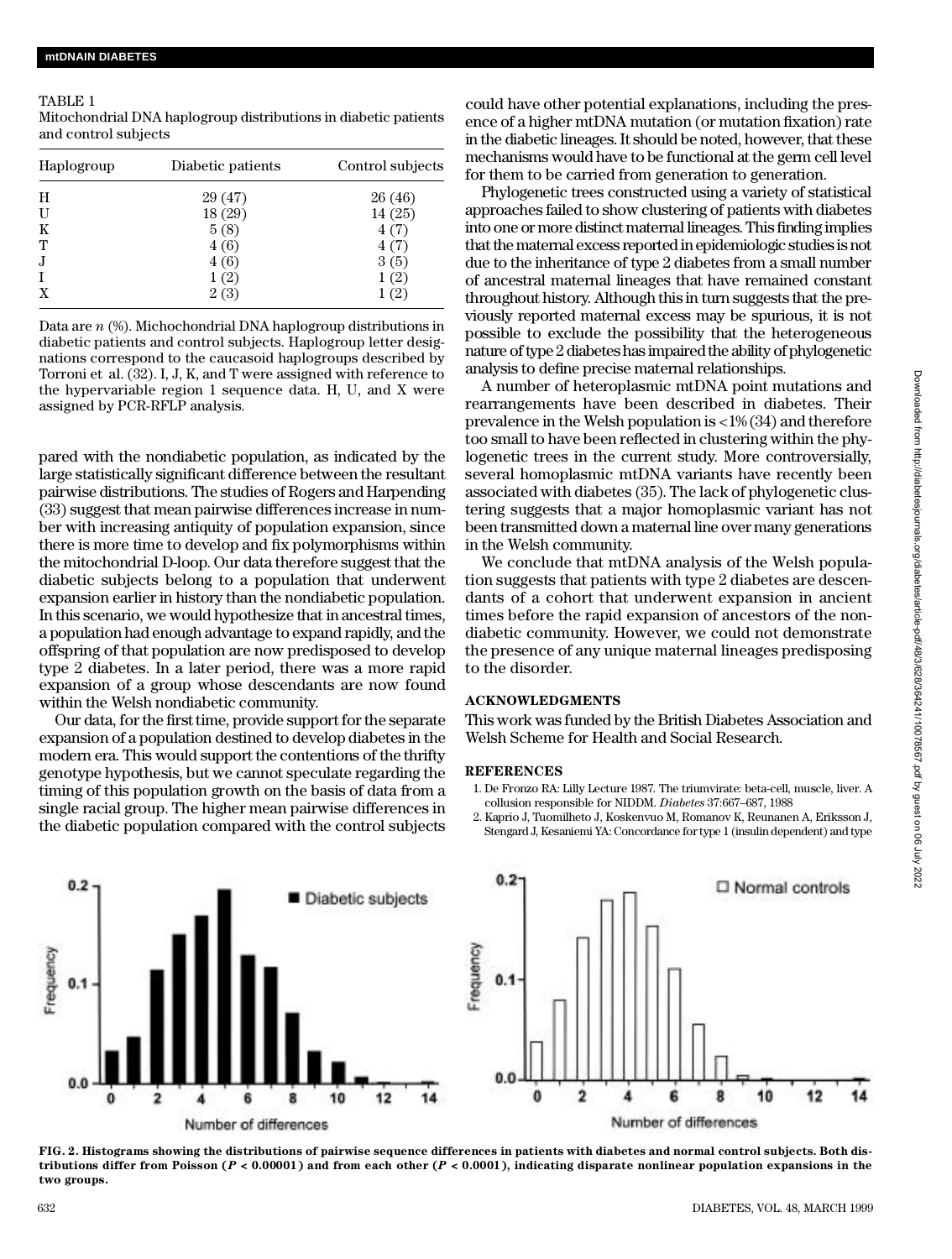

**FIG. 3. Phylogenetic maximum parsimony tree derived from the 81 different mtDNA sequences obtained in this study. The symbols at the tips of the tree denote patients with diabetes**  $(\bullet)$  **and control subjects**  $(\circ)$ **. The twigs showing more than one symbol are those sequence types present in both study groups. Nodes marked with an** x **indicate that lineages to the right of the branching point were present in 50% of** trees constructed from 100 times bootstrapped data.  $\blacksquare$ , the hypo**thetical ancestor that forms the root of the tree.**

2 (non-insulin dependent) diabetes mellitus in a population-based cohort of twins in Finland. *Diabetologia* 35:1060-1067, 1992

- 3 . Cook JT, Page RC, O'Rahilly S, Levy J, Holman R, Barrow B, Hattersley AT, Shaw AG, Wainscoat JS, Turner RC: Availability of type 2 diabetic families for detection of diabetes susceptibility genes. *Diabetes* 42:1536-1543, 1993
- 4 . Mohan V, Sharpe PS, Aber VR, Mather HM, Kohner EM: Family histories in

Asian and European non-insulin dependent diabetic patients. *Prac Diab* 3:254–257, 1986

- 5 . Tattersall R, Fajans SS: A difference between the inheritance of classic juvenile-onset and maturity onset type diabetes of young people. *Diabetes* 24:44–53, 1975
- 6 . Alcolado JC, Alcolado R: Importance of maternal history of non-insulin dependent diabetic patients. *BMJ* 302:1178-1180, 1991
- 7 . Dorner G, Mohknike A: Further evidence for predominantly maternal transmission of maturity-onset type diabetes. *Endokrinologie* 68:121–124, 1976
- 8 . Martin AO, Simpson JL, Ober C, Freinkel N: Frequency of diabetes mellitus in mothers of probands with gestational diabetes: possible maternal influence on the predisposition to gestational diabetes. *Am J Obstet Gynecol* 151:471–475, 1985
- 9 . Thomas F, Balkau B, Vauzelle-Kervroedan F, Papoz L, The CODIAB-INSERM-ZENECA Group: Maternal effect and familial aggregation in NIDDM. *Diabetes* 43:63–67, 1984
- 1 0 . Bagriacik N, Ipbuker A, Ilkora H, Gorpe U, Ersan E, Ozyazar M: Diabetes in Turkey: epidemiological characteristics 1959-1987 (Abstract). *Diabetes* 40 (Suppl. 1):1731, 1991
- 11. Young CA, Kumar S, Young MJ, Boulton AJM: Excess maternal history of dia-  $\frac{5}{9}$ betes in Caucasian and Afro-origin non-insulin dependent diabetic patients suggests dominant maternal factors in disease transmission. *Diabetes Res Clin P r a c t* 28:47–49, 1995 Downloaded from http://diabetesjournals.org/diabetes/article-pdf/48/3/628/364241/10078567.pdf by guest on 06 July 2022
- 12. Simmons D, Galtand BA, Leakehe L, Fleming C: Frequency of diabetes in fam- $\frac{3}{5}$ ily members of probands with non-insulin dependent diabetes mellitus.  $J_{\frac{3}{2}}$ *Intern Med* 237:315–321, 1995
- 13. Gagg J, Sherratt EJ, Thomas AW, Peters J, Alcolado JC: Patients report maternal transmission of NIDDM but not IDDM (Abstract). *Diabet Med* (Suppl. 2): S30, 1995
- 14. Mitchell BD, Kammerer CM, Reinhart LJ, Stern MP, MacCluer JW: Is there an  $\frac{5}{5}$ excess maternal transmission of NIDDM? *Diabetologia* 38:314-317, 1995
- 15. Alcolado R, Gagg J, Thomas AW, Sherratt EJ, Alcolado JC: Testing parents of  $\frac{8}{9}$ NIDDM patients. *Diabetologia* 38:1482–1483, 1995
- 16. Cox NJ: Maternal component in NIDDM: how large an effect? *Diabetes*  $\frac{3}{2}$ 43:166–168, 1994
- 1 7 . Van den Ouweland JMW, Lemkes HHPJ, Ruitenbeek W, Sandkuijl LA, de Vijlder MF, Struyvenberg PA, Van de Kamp JJ, Maassen JA: Mutation in mitochondrial tRNAleu(UUR) gene in a large pedigree with maternally transmitted type II diabetes mellitus and deafness. *Nat Genet* 1:368–371, 1992
- 18. Ballinger SW, Shoffner JM, Hedaya EV, Trounce I, Polak MA, Koontz DA, Wallace DC: Maternally transmitted diabetes and deafness associated with a 10.4 Kb mitochondrial DNA deletion. *Nat Genet* 1:11–15, 1992
- 19. Ballinger SW, Shoffner JM, Gebhart S, Koontz DA, Wallace DC: Mitochondrial diabetes revisited. *Nat Genet* 7:458–459, 1994
- 20. Wallace DC: Mitochondrial DNA sequence variation in human evolution and  $\frac{3}{2}$ disease. *Proc Natl Acad Sci U S A* 91:8739–8746, 1994
- 21. Piercy R, Sullivan KM, Benson N, Gill, P. The application of mitochondrial DNA  $\frac{5}{9}$ typing to the study of white Caucasian genetic identification. *Int J Legal Med* 106:85–90, 1993
- 22. Lahermo P, Sajantila A, Sistonen P, Lukka M, Aula, P, Peltonen L, Savontaus & ML: The genetic relationship between the Finns and the Finnish Saami  $\frac{9}{2}$ (Lapps): analysis of nuclear DNA and mtDNA. *Am J Hum Genet* 58:1309–1322, 1996
- 23. Torroni A, Schurr TG, Cabell MF, Brown MD, Neel JV, Larsen M, Smith DG, Vullo CM, Wallace DC: Asian affinities and continental radiation of the four  $\stackrel{\sim}{\sim}$ founding native American mtDNAs. *Am J Hum Genet* 53:563–590, 1993
- 24. Corte-Real HBSM, Macaulay VA, Richards MB, Hariti G, Issad MS, Cambon-Thomsen A, Papiha S, Bertranpetit J, Sykes BC: Genetic diversity in the Iberian Peninsula determined from mitochondrial sequence analysis. *Am J Hum G e n e t* 60:331–350, 1996
- 2 5 . Cann RL, Stoneking M, Wilson AC: Mitochondrial DNA and human evolution. *N a t u r e* 325:31–36, 1987
- 2 6 . Slatkin M, Hudson RR: Pairwise comparisons of mitochondrial DNA sequences in stable and exponentially growing populations. Genetics 129:555–562, 1991
- 27. Neel JV: Diabetes mellitus: A "thrifty" genotype rendered detrimental by "progress"? *Am J Hum Genet* 14:352–362, 1962
- 28. Swinburn DA: The thrifty genotype hypothesis: how does it look after 30 years? *Diabet Med* 13:695–699, 1996
- 29. Strimmer K, Vonhaeseler A: Quartet puzzling: a quartet maximum-likelihood method for reconstructing tree topologies.*Mol Biol Evol* 13:964–969, 1996
- 3 0 . Hasegawa M, Iida Y, Yano T, Takaiwa F, Iwabuchi M: Phylogenetic relationships amongst eukaryotic kingdoms inferred from ribosomal RNA sequences. *J Mol E v o l* 22:32–38, 1985